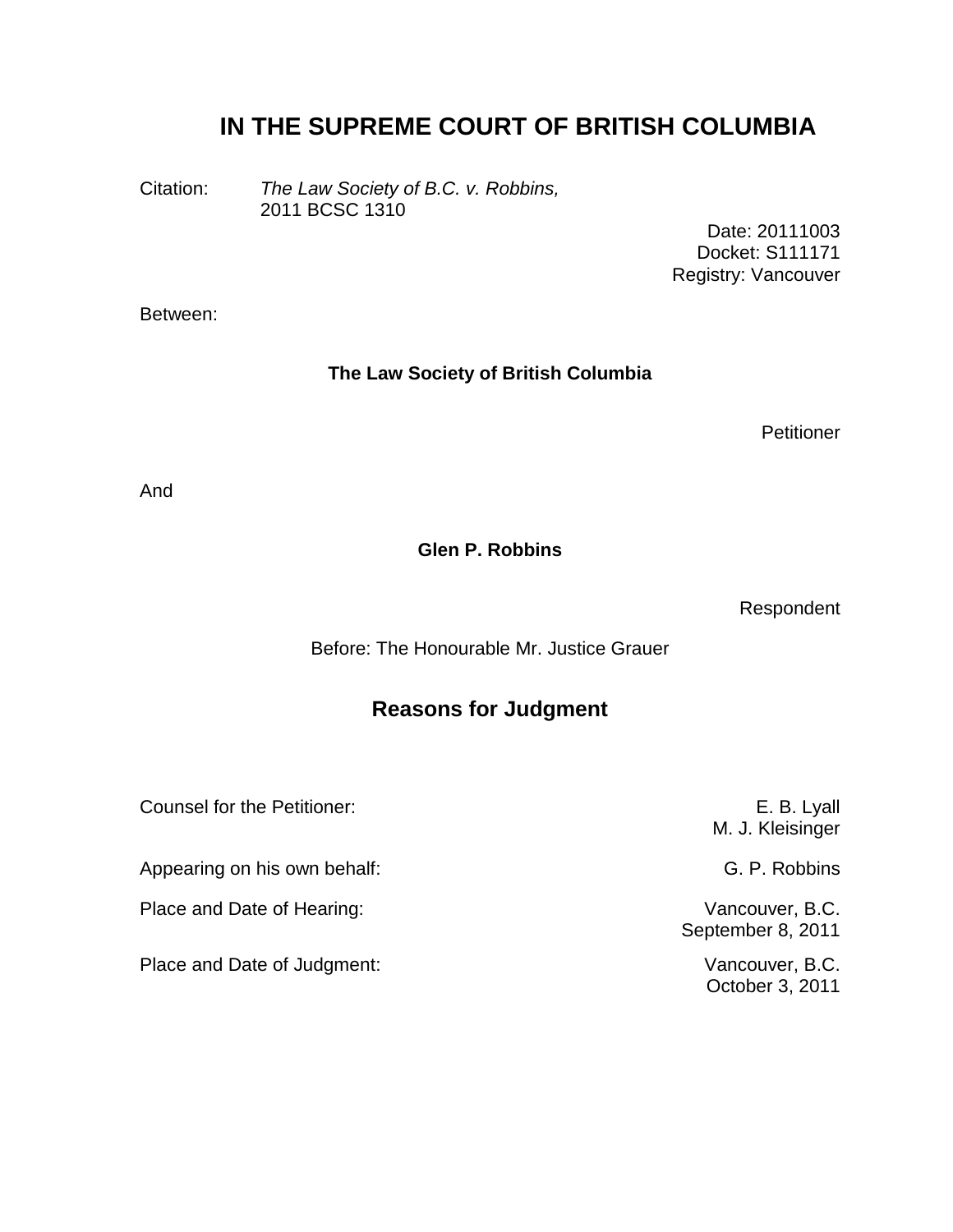### **INTRODUCTION**

[1] On January 8, 2009, the Bank of Montreal commenced foreclosure proceedings against Ita Robbins and Fran Matich, who were the registered owners of the mortgaged property, a residence on Honeysuckle Lane in Coquitlam.

[2] Ms. Robbins is the wife, and Ms. Matich the mother-in-law, of the respondent in this proceeding, Glen P. Robbins. Honeysuckle Lane was his residence too.

[3] The Bank's foreclosure petition proved to be a snowball that grew into an avalanche of litigation in which Mr. Robbins has purported to act as solicitor and counsel for his wife and mother-in-law. He has done so, of course, without charging a fee of any kind.

[4] The Law Society then brought this petition seeking, first, an order permanently prohibiting and enjoining Mr. Robbins from representing himself as a lawyer until such time as he becomes a member in good standing of the Law Society, and second, an order permanently prohibiting and enjoining Mr. Robbins from commencing, prosecuting or defending a proceeding in any court, in his own name or in the name of another person, except as permitted by section 15(1) of the *Legal Profession Act*, S.B.C. 1998, c. 9 (the Act).

[5] At the hearing before me, Mr. Robbins did not seriously contest the Law Society's entitlement to the first order it sought, and abandoned the insupportable positions he had earlier taken in an attempt to justify describing himself as "solicitor", "counsel" and "legal representative". He promised that he would not so describe himself again. I pronounced the order in the terms requested, but reserved my judgment concerning the second order for which the Law Society applied. This is my judgment on that second part of the application.

### **DISCUSSION**

[6] Mr. Robbins maintains, in essence, that he is simply assisting his mother-inlaw, who speaks little English, and his wife, who is ill, neither of whom can afford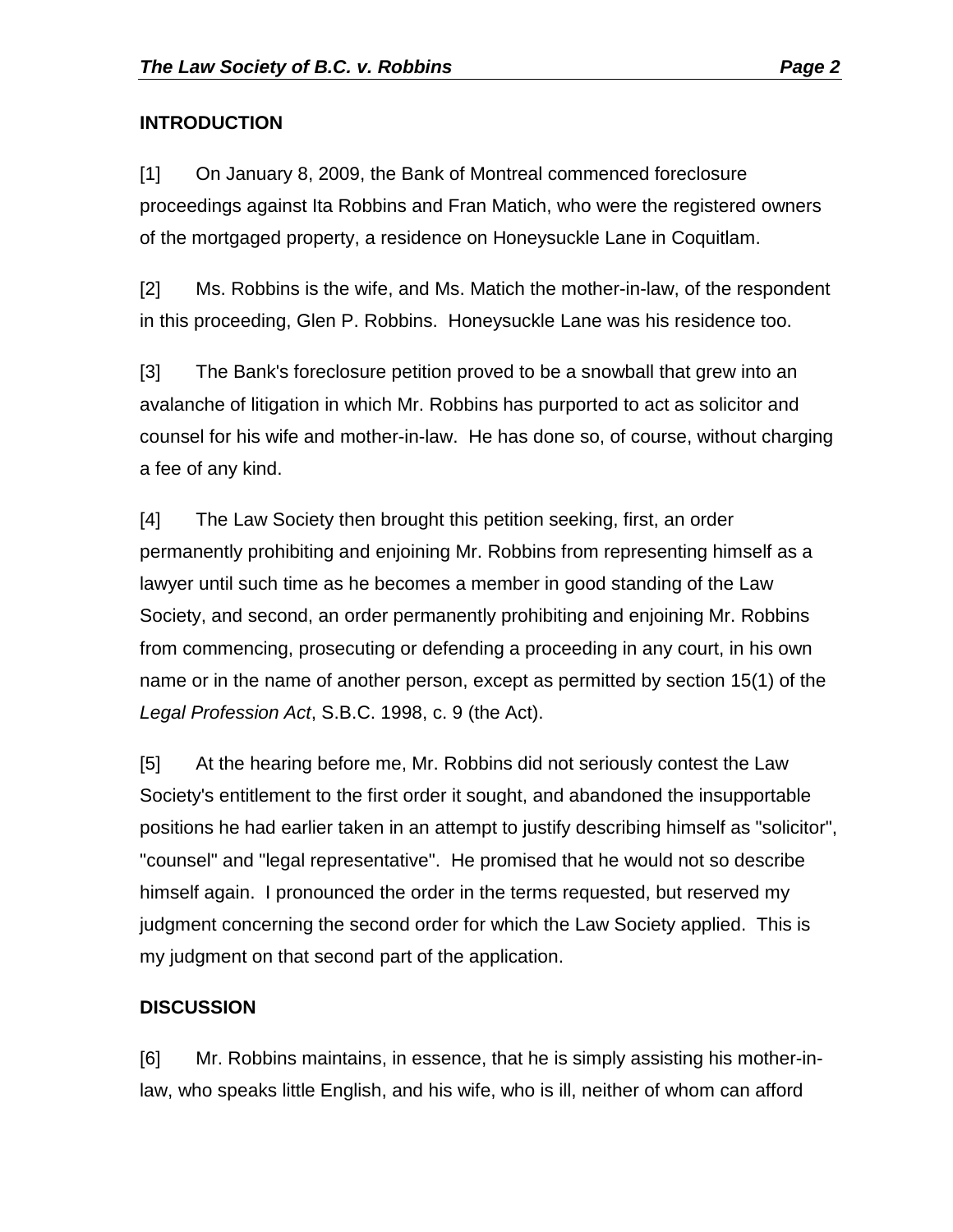legal counsel, to defend themselves against the predations of the Bank of Montreal and other moneylenders. Apart from his misrepresenting himself as a lawyer, which he now regrets, he has not been practising law because he has not been charging a fee, and simply stands in the shoes of his family members. Accordingly, the Law Society should leave him alone. It is for the court to decide in its discretion whether it will grant him an audience.

[7] That the court has such discretion, quite apart from anything in the *Legal Profession Act,* is not in doubt. But the Law Society argues that it has a mandate under section 3 of the Act to uphold and protect the public interest in the administration of justice, and that it is obliged by that mandate to intervene in this case. The Act*,* it asserts, prohibits Mr. Robbins from acting for his wife and motherin-law in the manner he did, and intervention is justified by the fact that his actions have interfered with the proper administration of justice because of his scorchedearth approach, his personal attacks, and the manner in which he has expanded the litigation far beyond what is reasonable.

[8] I propose to review first what Mr. Robbins has been doing that has led the Law Society to intervene. I will then consider the applicable legislation and how it applies in this case.

#### **1. The Litigation**

[9] As noted, the Bank of Montreal commenced foreclosure proceedings against Ms. Robbins and Ms. Matich in January of 2009, and obtained an order *nisi* of foreclosure and a certificate of costs. The amount due and owing was \$198,449.33.

[10] The Bank of Montreal also issued a notice of claim in the Provincial Court of British Columbia against Ms. Robbins and Ms. Matich, claiming the sum of \$10,125.15 pursuant to a personal line of credit. The Bank obtained judgment.

[11] On May 21, 2010, Capital One Bank commenced an action against Ms. Robbins and Ms. Matich for money owing on a credit card.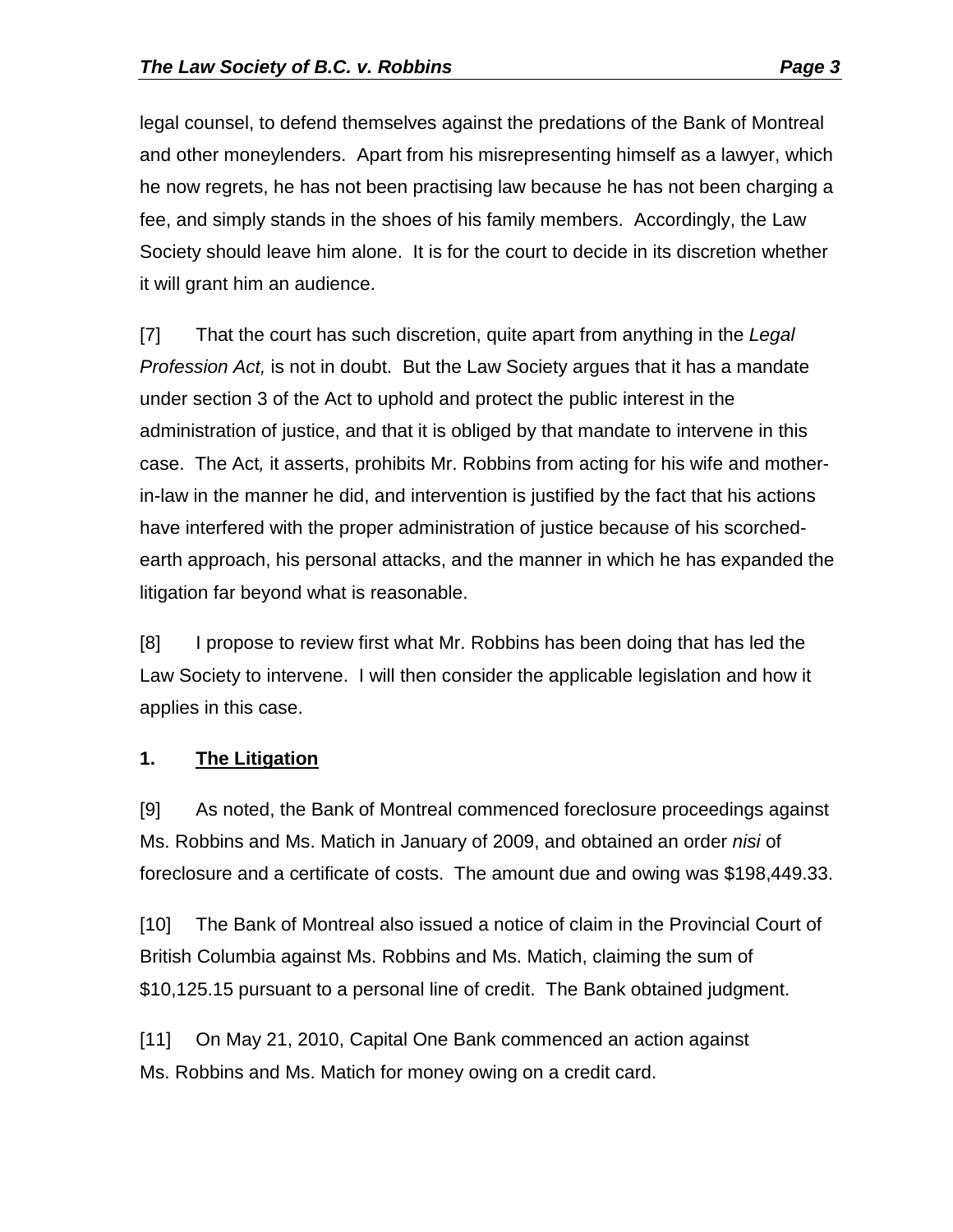[12] On July 15, 2010, the Bank of Montreal filed a further petition seeking an order permitting it to sell the property on Honeysuckle Lane in order to recover the amount owing under the judgment it obtained in Provincial Court on the line of credit, which judgment it had registered in the land title office.

[13] Mr. Robbins took issue with much of what had transpired in these actions, particularly with what he maintains was a lack of proper service of the process. On September 24, 2010, he filed Notice of Civil Claim commencing action in the name of Ita Robbins and Frana Matich against: "BMO Bank of Montreal, Ellis Roadburg Attorneys [Robert J. Ellis, Barrister & Solicitor, was the solicitor of record for the Bank of Montreal], Her Majesty the Queen in Right of Canada [who had claimed against Mr. Robbins for taxes allegedly owing], Her Majesty the Queen in Right of British Columbia, Shelley Johal [Legal Assistant to Mr. Ellis], Burke Tomchenko Morrison [solicitors who transferred to the Bank funds obtained by Ms. Robbins through refinancing], MIC Investments Inc. [the re-financier], Rosborough and Company [solicitors who acted for MIC], The City of Coquitlam [which demanded the payment of property taxes], Dawn Penner [an employee of the Canada Revenue Agency], David A. Galloway, Chairman of the Board of Bank of Montreal".

[14] Mr. Robbins signed this Notice of Civil Claim as "Lawyer for Plaintiffs". It was filed in the Vancouver Registry of the Supreme Court as Action No. S-106413. It is this action that is primarily responsible for the Law Society's intervention.

[15] Predictably, a number of applications ensued. An application for dismissal brought by the Bank of Montreal on behalf of itself and its chairman, Mr. Galloway, came on for hearing before Madam Justice Adair on January 19, 2011. At that time, as I understand it, Adair J. refused Mr. Robbins a right of audience, finding that his pleadings and application response were "rambling, incoherent, and almost incomprehensible". In the circumstances, Adair J. adjourned the hearing so that the plaintiffs could attend in person or retain counsel.

[16] The matter came back before Adair J. on February 24, 2011, but again Mr. Robbins appeared instead of the plaintiffs. Madam Justice Adair was unwilling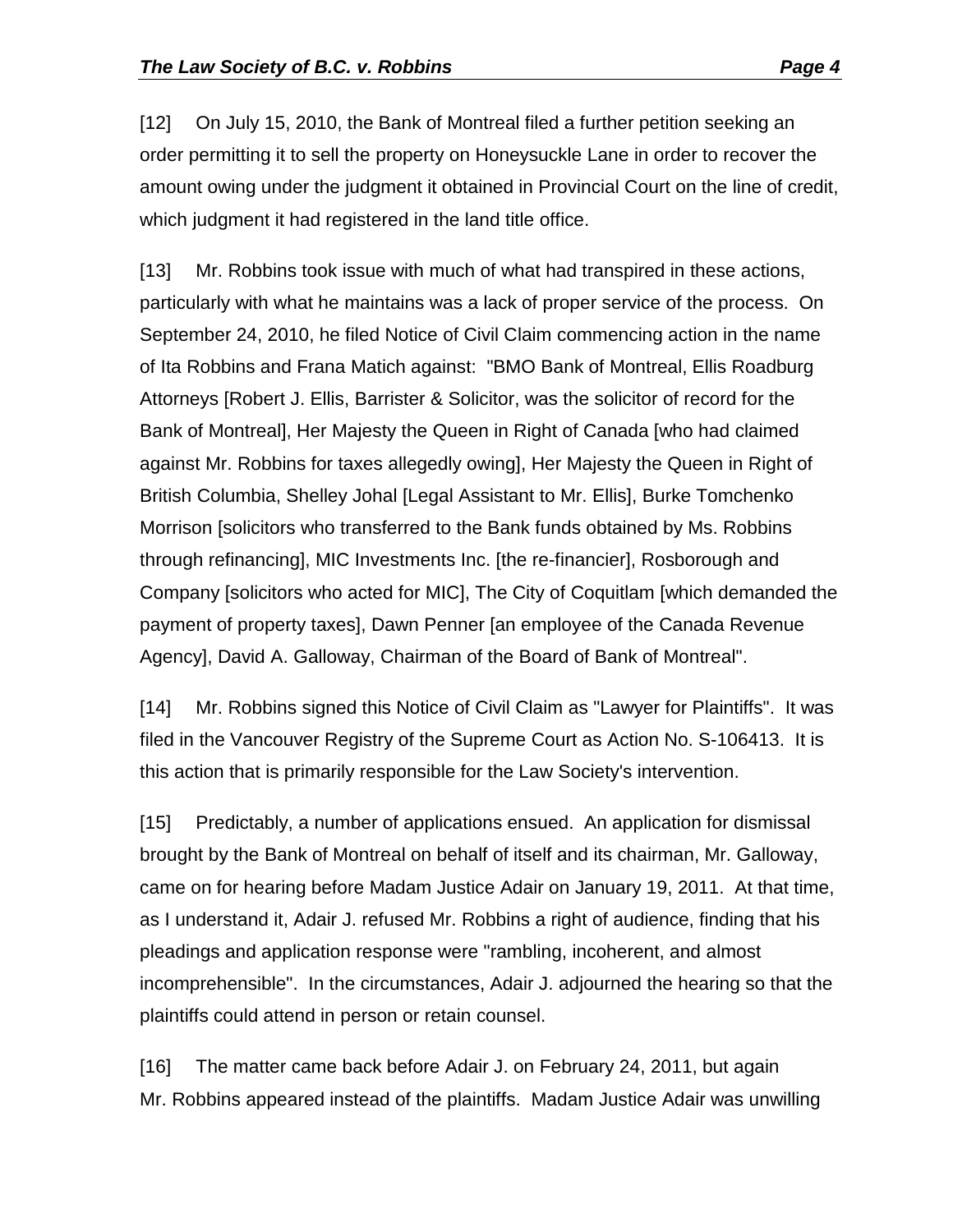to grant a further adjournment in the absence of any affidavits from the plaintiffs or other reliable evidence to support the request, and so the application proceeded. Mr. Robbins was not permitted to make submissions on the merits of the application. The application was granted, and the action dismissed as against BMO Bank of Montreal and David A. Galloway.

[17] Mr. Robbins was permitted to make submissions in relation to costs. Adair J. awarded one set of costs to the Bank of Montreal and Mr. Galloway to be assessed at Scale B, with double costs of the hearing of February 24, 2011, including preparation. These costs, of course, were awarded against Ms. Robbins and Ms. Matich as plaintiffs, not against Mr. Robbins as their representative.

[18] Whatever issues the plaintiffs might reasonably have raised in defence of the foreclosure claim became lost in this litigation. Not only did the claim attempt to employ as a sword defences that should properly have been raised as a shield in the earlier proceedings, but it was also unhelpfully and unnecessarily complicated by the addition of improper parties, the use of prolix and incoherent pleadings, and the inclusion of irrelevant claims and allegations that were nothing more than an abuse of process. None of this assisted the positions of Ms. Robbins and Ms. Matich, who were left with a substantial bill of costs.

[19] Although Mr. Robbins also represented his wife and mother-in-law in other proceedings connected with the foreclosure of their property, including a petition brought by MIC Investments, Action No. S-106413 is the only one he commenced on their behalf.

#### **2. The Legislation**

[20] The Law Society brings this application pursuant to sections 15 and 85 of the Act, relying in particular on subsections 15(1) and (5). It maintains that Mr. Robbins is guilty of commencing, prosecuting or defending proceedings in the name of another person, contrary to those subsections. Section 85(5) permits the Law Society to apply for an injunction to restrain a person from contravening the Act,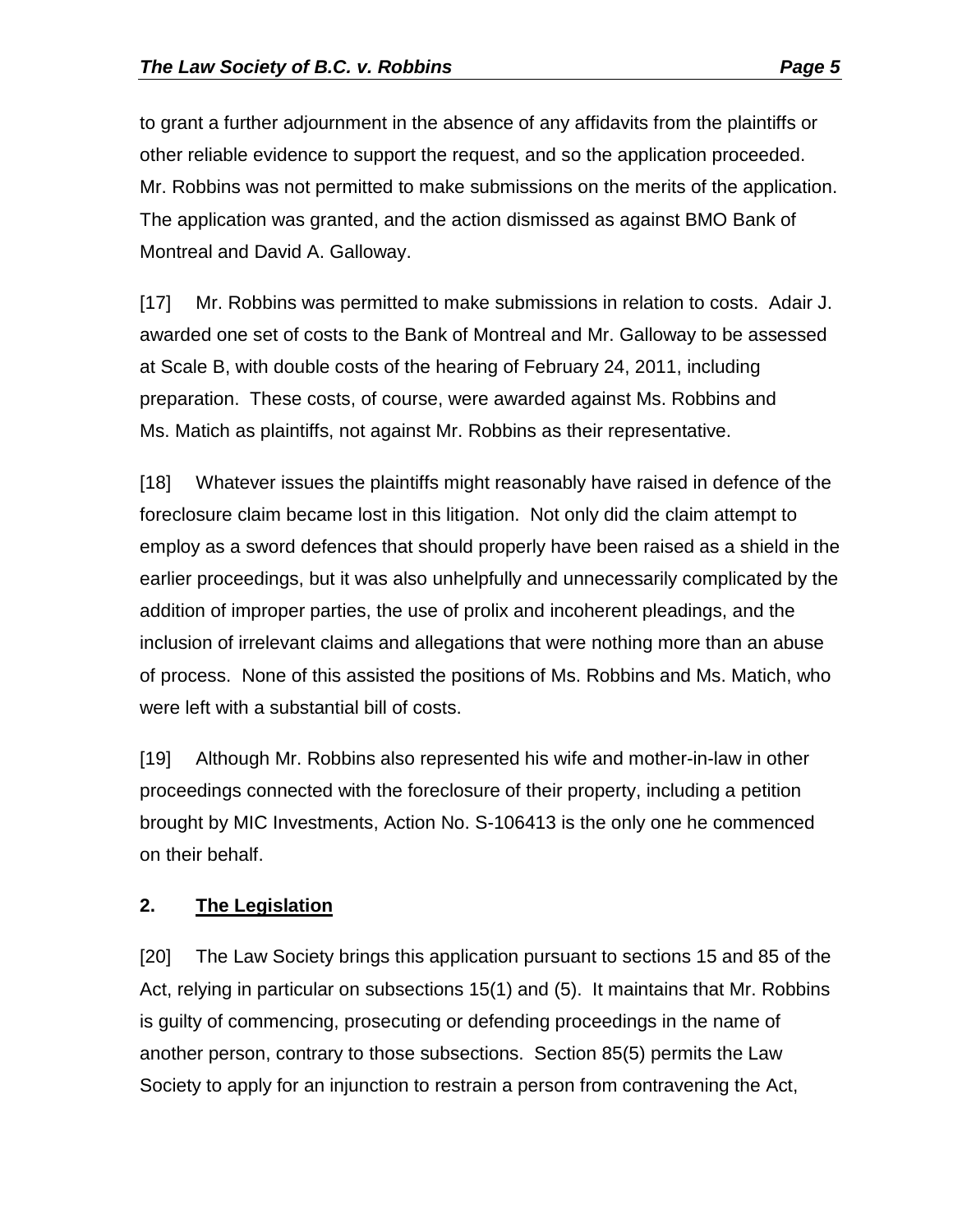while section 85(6) authorizes the granting of such an injunction where there is reason to believe that there has been or will be a contravention of the Act.

[21] Just how these provisions apply to a person like Mr. Robbins, a non-lawyer who is acting for free as the representative of litigants to whom he is related in matters in which he has an interest, is not entirely clear. Previous decisions of this Court are not consistent, and the Court of Appeal has yet to resolve the inconsistency. The problem arises from what I consider to be rather clumsy legislative drafting. Given that the legislation in question is the *Legal Profession Act*, this observation is not without irony.

[22] Section 1 of the Act defines the "practice of law". The definition is nonexhaustive. It includes such matters as "appearing as counsel or advocate", "drawing, revising or settling...a document for use in a proceeding, judicial or extrajudicial", and "doing an act or negotiating in any way for the settlement of, or settling, a claim or demand for damages". It specifically does not include, however, "any of those acts if not performed for or in the expectation of a fee, gain or reward, direct or indirect, from the person for whom the acts are performed". So by definition, the "practice of law" does not include, for instance, appearing as counsel or advocate if one does not charge a fee for doing so.

[23] Given that such acts as appearing as counsel, drawing documents for use in a judicial proceeding and negotiating a settlement do not constitute the practice of law if done for free, one might reasonably assume, as does Mr. Robbins, that the Law Society would have no interest in such conduct. It is concerned, after all, only with the practice of law, authorized or not.

[24] Section 15 specifically deals with the authority to practice law, the relevant portions of which state the following:

- **15** (1) No person, other than a practicing lawyer, is permitted to engage in the practice of law, except
	- (a) a person who is an individual party to a proceeding acting without counsel solely on his or her own behalf,
	- (b) as permitted by the *Court Agent Act*,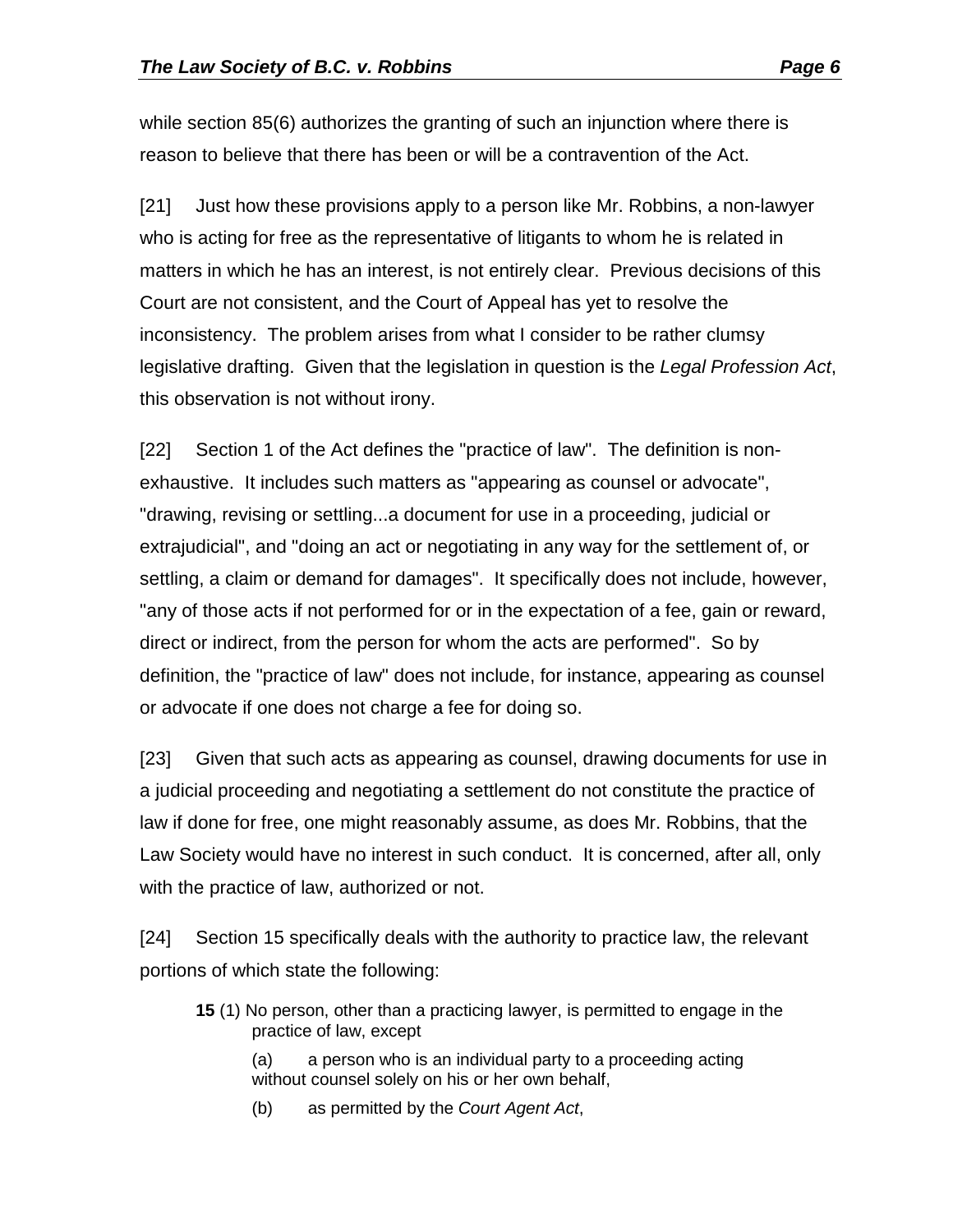...

(c) an articled student, to the extent permitted by the benchers,

(d) an individual or articled student referred to in section 12 of the *Legal Services Society Act*, to the extent permitted under that Act,

(e) a lawyer of another jurisdiction permitted to practice law in British Columbia under section 16(2)(a), to the extent permitted under that section, and

(f) a practitioner of foreign law holding a permit under section 17(1)(a), to the extent permitted under that section.

(5) Except as permitted in subsection (1), a person must not commence, prosecute or defend a proceeding in any court, in the person's own name or in the name of another person.

[25] It is not immediately obvious why subsection  $15(1)(a)$  permits a person who is an "individual party" (whatever that means) to a proceeding who is acting without counsel on his or her own behalf to engage in the practice of law, when by definition, the practice of law would appear not to include such activity. One must assume, I suppose, that since the definition is not exhaustive, the practice of law may be taken to include other activities not covered by the definition, even when no fee is charged.

[26] It is also unclear why subsection 15(5) includes the redundant words "in the person's own name". Given the provisions of subsection 15(1), and the definition of the "practice of law", those words would appear to be superfluous, and detract from the clarity of the subsection.

[27] Given these peculiarities, it is not surprising that judges have not always agreed on how these provisions should be applied in given circumstances. The divergence in judicial opinion was described by Mr. Justice Groberman, then of this Court, in *Law Society of B.C. v. Bryfogle*, 2006 BCSC 1092:

[42] In granting this order, I recognize that there is, apparently, some debate as to whether s. 15(5) of the *Legal Profession Act* prohibits a person from commencing, prosecuting or defending a proceeding as an agent for another person if the person acting is not being paid for that service.

[43] In *Yal v. Minister of Forests*, 2004 BCSC 1253, Halfyard J. appears to have assumed that s. 15(5) does extend that far. More recently, in *Law Society of B.C. v. Dempsey*, 2005 BCSC 1277, Williams J. appears to suggest that it does not.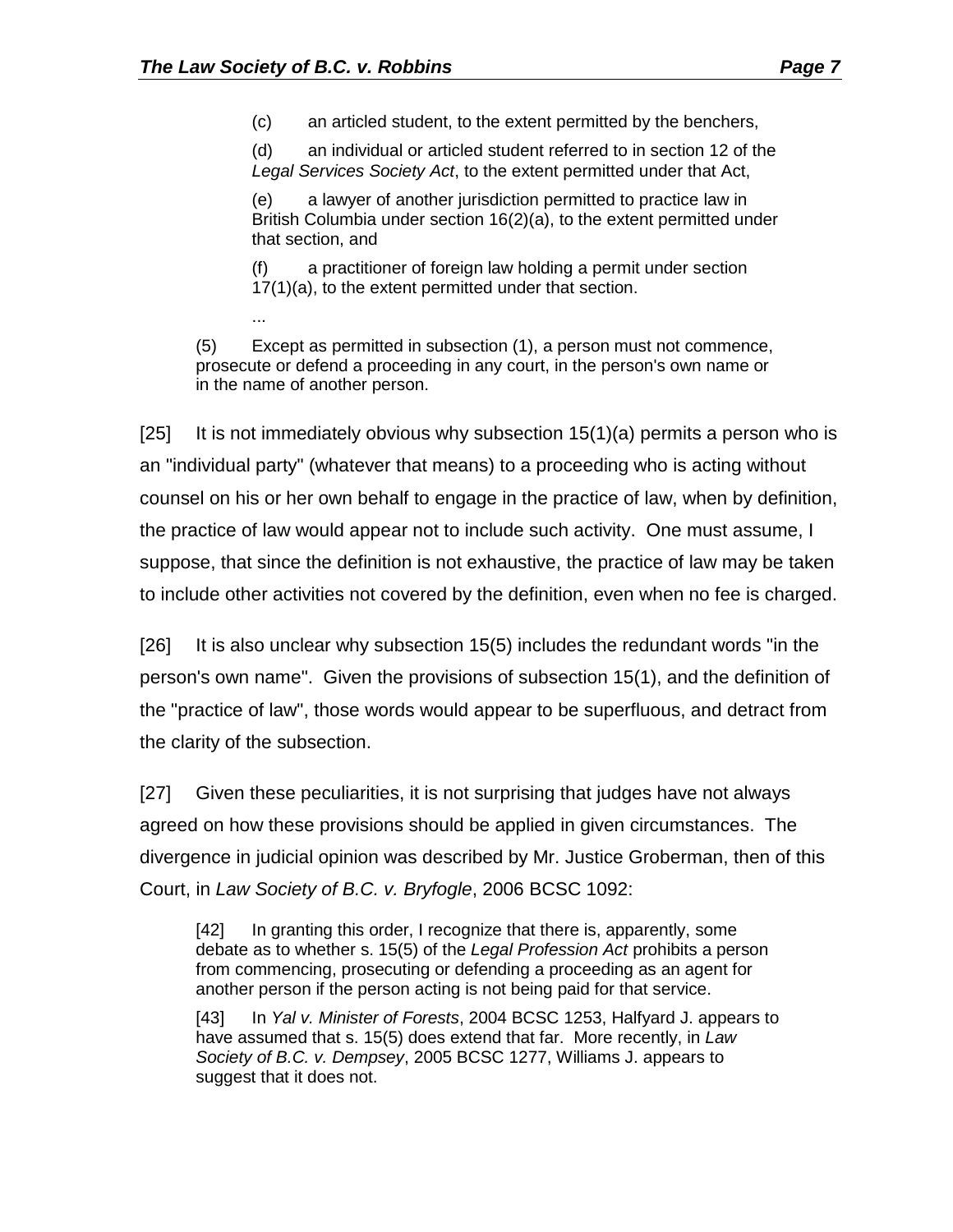[28] Mr. Justice Groberman preferred Halfyard J.'s interpretation of the section. An appeal from his decision was dismissed. In its reasons, the Court of Appeal found it unnecessary to resolve the issue of the proper interpretation of section 15(5) and preferred not to do so given that it did not have before it the relevant legislative history: *Law Society of B.C. v. Bryfogle*, 2007 BCCA 511 at para. 41. Since then, Mr. Justice Groberman's approach has been followed by Dardi J. in *Law Society of B.C. v. Targosz*, 2010 BCSC 969, and by Silverman J. in *Woolsey v. Dawson Creek (City)*, 2011 BCSC 986.

[29] In *Woolsey,* the issue came up in a different context. There, the plaintiff, who claimed for loss arising from undue delay in the issuance of a building permit, chose to have her son represent her in every way, including speaking on her behalf in court. Her son was not legally trained and assisted his mother without the expectation of a fee, gain or reward. The defendant sought to have the plaintiff's pleadings struck out, and the action dismissed.

[30] Mr. Justice Silverman found it unnecessary to express any opinion on the merits of the issue of whether the son was practising law in those circumstances. He was content, instead, to abide by the principle of judicial comity set out by Wilson J., as he then was, in *Re Hansard Spruce Mills Ltd*., [1954] 4 D.L.R. 590 (B.C.S.C.).

[31] I have had the advantage of the legislative history of the relevant provisions being put before me in the form of the *Legal Professions Act, 1895* (S.B.C. 1895, c. 29), and the *Legal Professions Act, 1955* (S.B.C. 1955, c. 40).

[32] The progenitor of the present subsections 15(1) and (5) would appear to be sections 67 and 74 of the 1895 Act, which statute did not define the "practice of law":

**67.** Save as provided by the Inferior Courts Practitioners' Act and amendments thereto, no person shall carry on the practice or profession of a Barrister or Solicitor unless he has been duly called or admitted under the provisions of this or some former Act of the Province of British Columbia, and save as aforesaid no persons, unless themselves plaintiffs or defendants in a proceeding, except Barristers and Solicitors or their students-at-law and articled clerks, when permitted by the present practice in that behalf, shall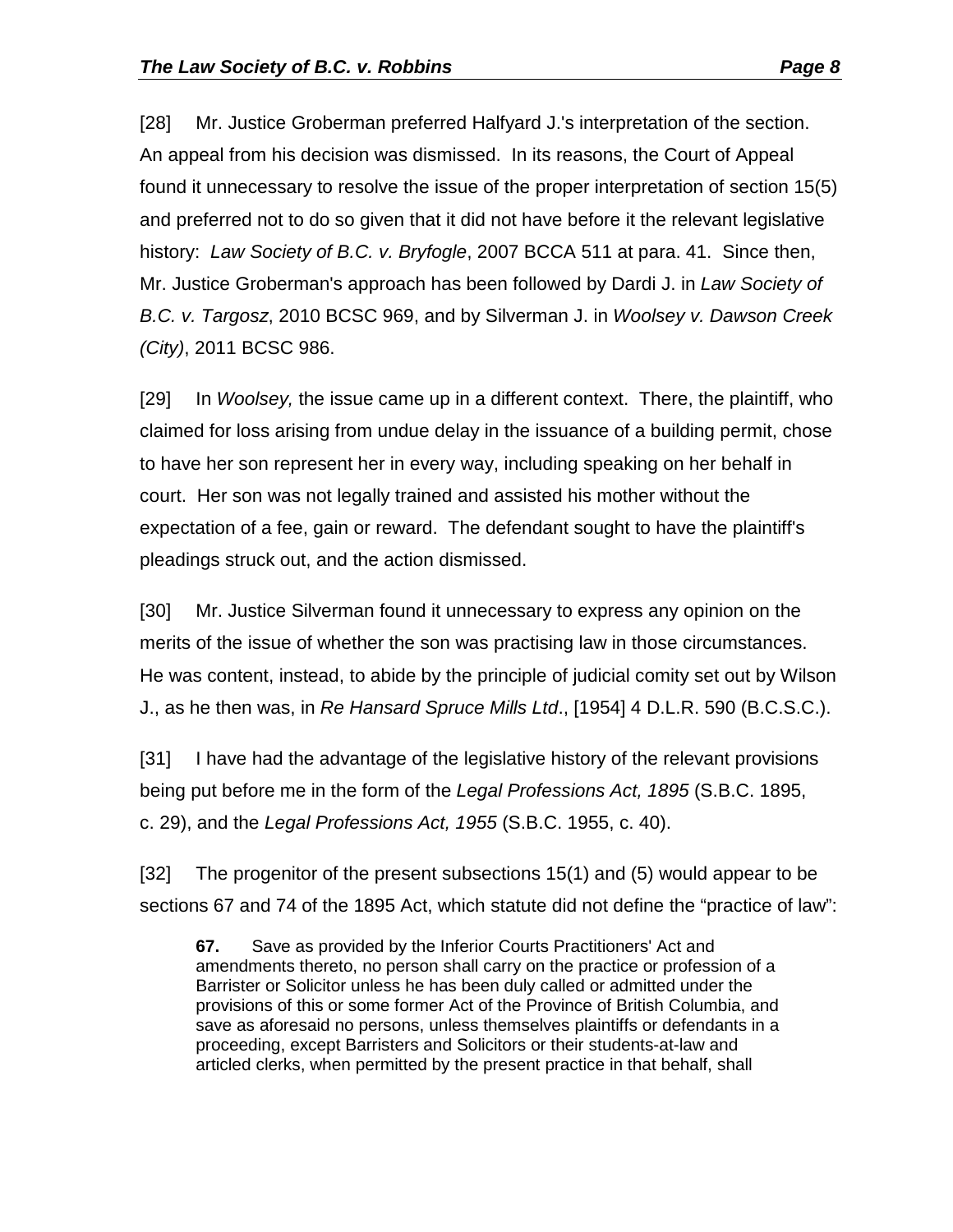appear in any cause or matter in Chambers or before any master, referee, registrar or examiner.

...

**74.** In case any person, unless himself the plaintiff or defendant in a proceeding, commences, prosecutes or defends in his own name or in that of any other person, any action or proceeding without being admitted or enrolled as a Solicitor as aforesaid, he shall be incapable of recovering any fee, reward or disbursement on account thereof, and such offence shall moreover, except in cases provided by the "Inferior Courts Practitioners' Act," be deemed guilty of a contempt of the Court in which such proceeding has been commenced, carried on or defended, and shall on the application of any person complaining thereof be punishable accordingly.

[33] I observe that the 1895 Act distinguished between the practice of a barrister and that of a solicitor; commencing, prosecuting or defending a proceeding was linked in section 74 with the practice of a solicitor.

[34] By 1955, the distinction between the practice of a barrister and that of a solicitor was no longer maintained, and the legislation included a definition of "practice of law". That definition included the same matters I quoted from the current definition, and ended similarly with the proviso that the practice of law does not include "any such act if not done for or in expectation of any fee, gain or reward, direct or indirect, from any other person…". This appears to have replaced the fee aspect of the former section 74.

[35] The general restriction on the practice of law, formerly set out in section 67 was contained in section 72 of the 1955 Act, in a form quite similar to that in the present section 15(1). The balance of the former section 74, precursor to the current section 15(5), was set out in the 1955 Act in section 75 as follows:

**75.** In case any person, unless himself a party to an action or proceeding, commences, prosecutes or defends in his own name or in that of any other person any action or proceeding without being a member of the Society, he shall, except in cases provided for by the "Inferior Courts Practitioners Act," be deemed guilty of a contempt of the Court in which the action or proceeding has been commenced, carried on, or defended, and shall, on the application of any person complaining thereof, be punishable accordingly.

[36] As was the case in 1895, and as remains the case now, the prohibition against non-lawyers commencing, prosecuting or defending a proceeding was set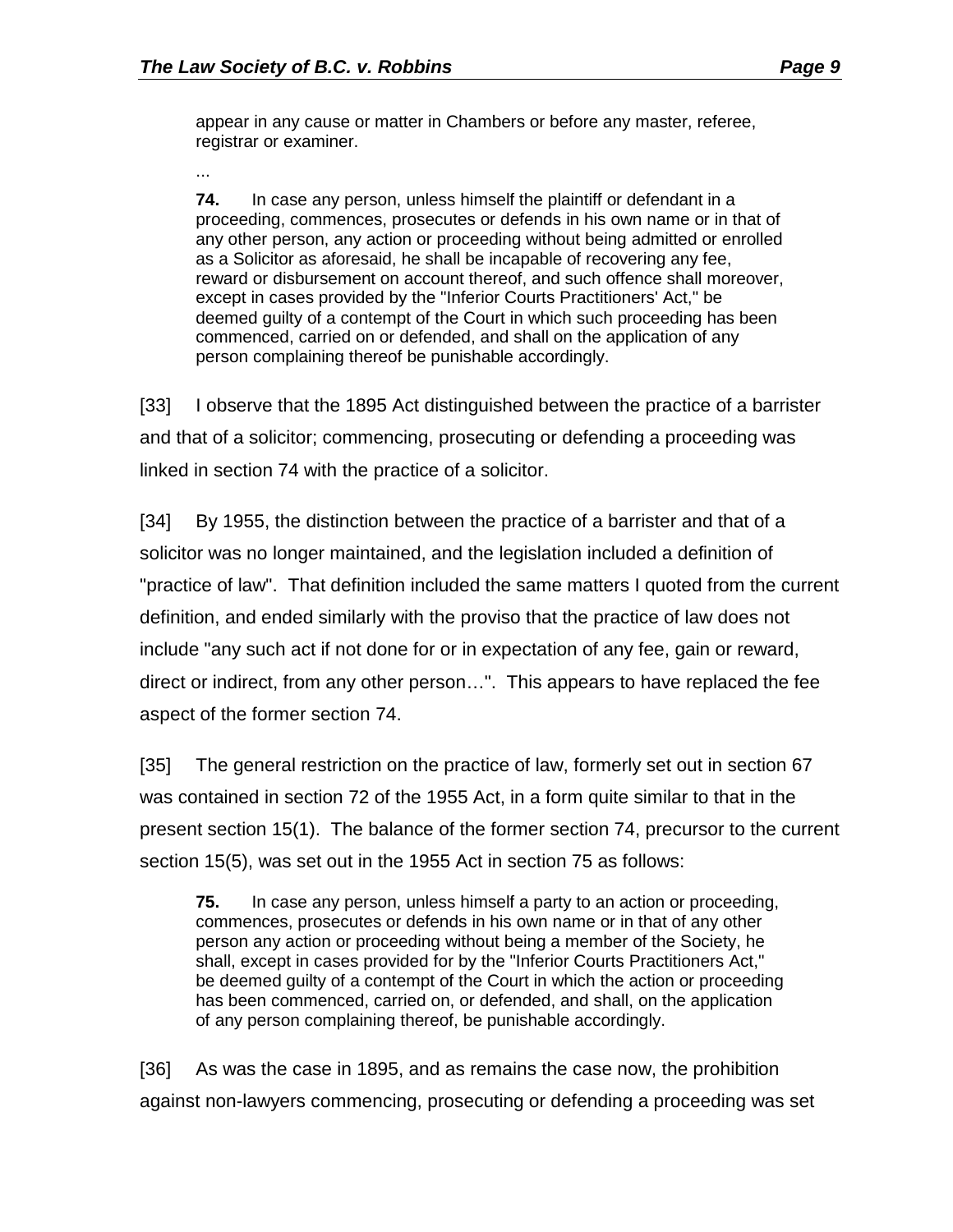out in a section separate from the general prohibition against persons other than members of the Law Society practising law. The reference to solicitors, however, had disappeared, presumably due to the evolution of the structure of the profession.

[37] In my view, that historical distinction is important to the interpretation of these provisions and helps clarify the confusion to which the inelegance of the drafting has given rise. It provides the key to understanding the difference between "appearing as counsel or advocate" and other actions included in the definition of "practice of law" if done for a fee, on the one hand, and the reference in section 15(5) to commencing, prosecuting or defending a proceeding, on the other. The former, particularly including the barrister's work of appearing at a hearing as advocate for a party, do not constitute the practice of law if done for free. The latter, incorporating the litigation solicitor's practice of commencing, prosecuting and defending a proceeding, does, whether done for a fee or not. This distinction survives today in the use of the terms "solicitor" or "solicitor of record" to designate the lawyer or firm responsible for the conduct of the litigation on behalf of the party in question, and the term "counsel" to designate the lawyer who will actually appear in court on behalf of that party. The two may but need not be the same individual.

[38] It follows that if a person in the position of Mr. Robbins does nothing more than assist a party by appearing to speak on his or her behalf at a hearing for free, then he is not practising law and the Law Society is in no position to intervene. That person will be subject only to the court's overriding discretion, in the case of persons who are neither litigants nor lawyers, to grant or withhold a right of audience. Where, however, a person takes in hand not only advocacy or assisting in the drawing of a document, but also the overall prosecution or defence of a proceeding, as a solicitor was wont to do, then he is practising law, or at least contravening section 15(5), and the Law Society may intervene.

[39] The result of this interpretation is the same as was reached by a somewhat different route in *Yal*, *Bryfogle*, *Targosz* and *Woolsey*. It would have led to a different result in *Dempsey*.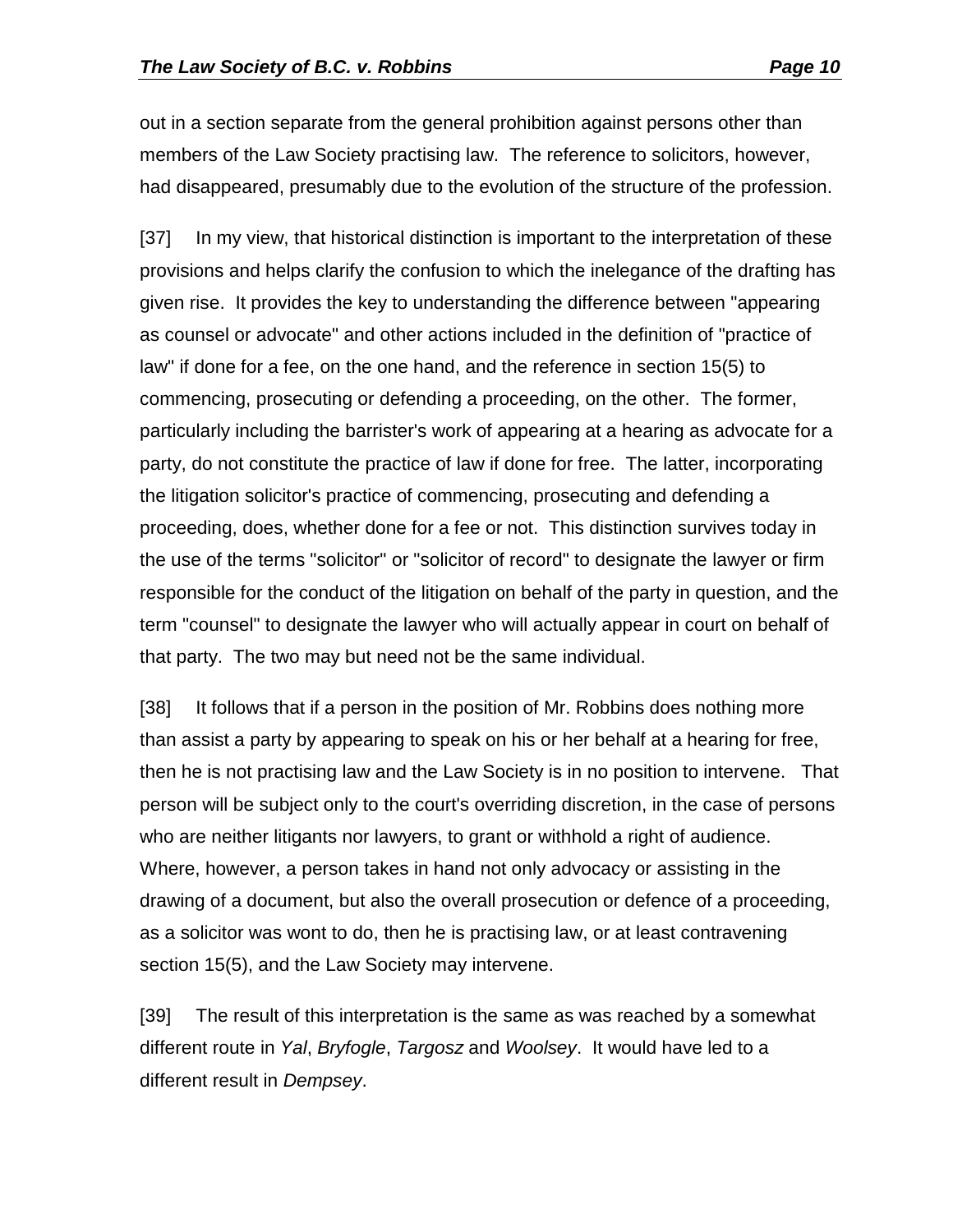#### **3. Application**

[40] Given the history of the litigation involving the Bank of Montreal and Ms. Robbins and Ms. Matich, in particular B.C. Supreme Court Action No. S-106413 commenced by Mr. Robbins in the name of Ms. Robbins and Ms. Matich, I have no difficulty in concluding that Mr. Robbins has 'commenced and prosecuted a proceeding in the name of another person', contrary to section 15(5) of the Act.

[41] While it would be open for Ms. Robbins and Ms. Matich to apply for leave for Mr. Robbins to speak on their behalf in court without contravening section 15(5), that is not what happened. Mr. Robbins has clearly been the originator and driving force of the litigation. The result has been chaos. Persons were made parties to the litigation who had no business being brought into it. Positions were taken, and pleadings were drafted, that were "incoherent and almost incomprehensible". Innocent parties were put to unjustified expense, and a proceeding that ought to have been simple and straightforward was made byzantine in its complexity. Through all of this, the interests of Ms. Robbins and Ms. Matich were not well served. In my view, this is precisely the sort of conduct that section 15(5) was designed to prevent.

[42] But we are not finished yet. Mr. Robbins points out that he holds from his wife and his mother-in-law Powers of Attorney by which he was appointed to be their attorney and to do on their behalf anything that they could lawfully do by an attorney, "specifically any and all matters relating to B.C. Supreme Court Action No. S-106413".

[43] Mr. Robbins does not make the mistake made by Mr. Bryfogle and others of arguing that he is therefore entitled to act as an "attorney" in the American sense, using the word as a synonym for "lawyer" (see *Bryfogle*, BCSC, at paragraphs 32 and 33). Mr. Robbins' argument is more ingenious. He points metaphorically to the Christian sacrament of the Eucharist. As the bread through the process of transubstantiation becomes the body, asserts Mr. Robbins, so does he, via his Powers of Attorney, become his wife and his mother-in-law in Action No. S-106413.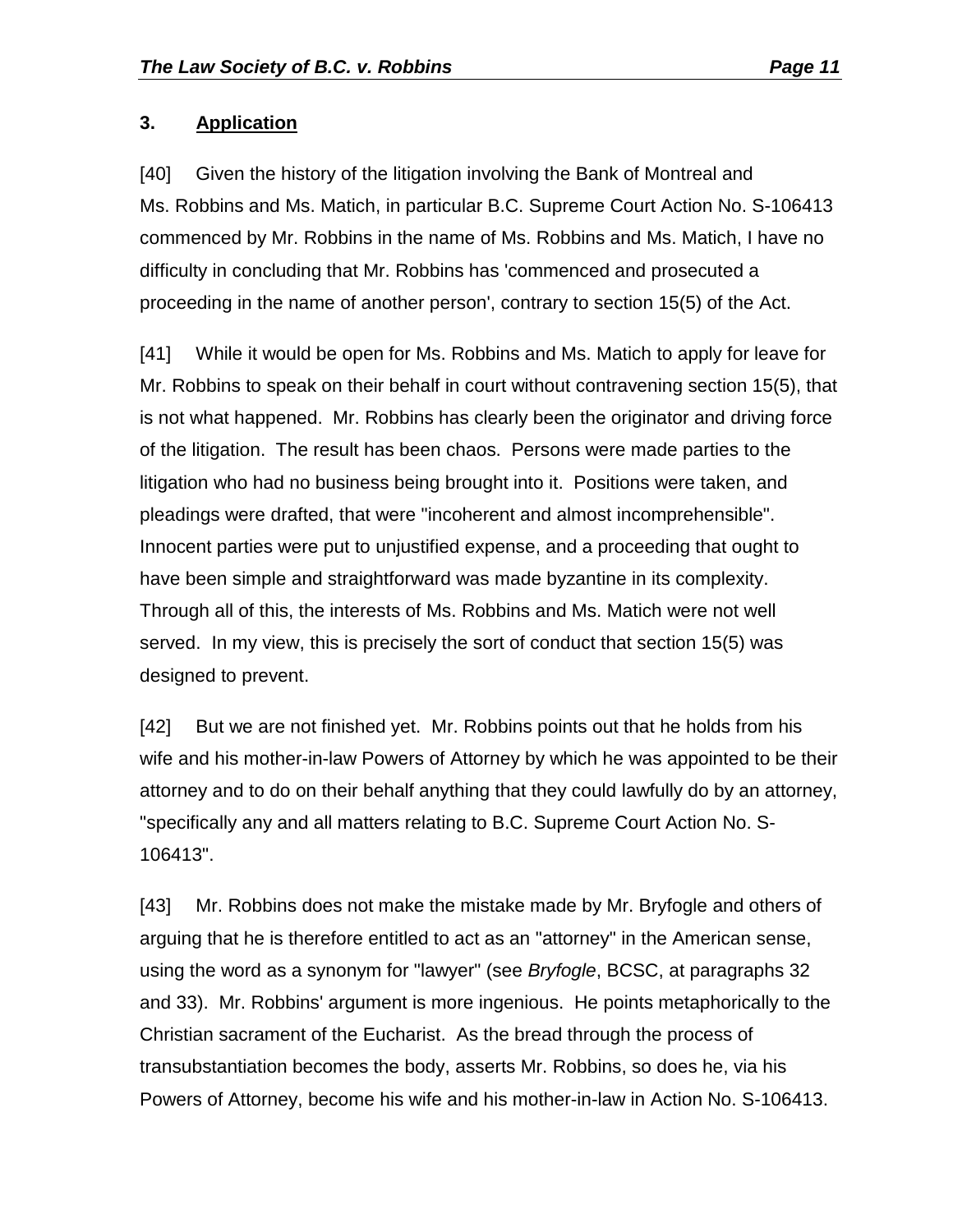On this analysis, he is in effect his wife and mother-in-law acting in person as permitted by s. 15(1)(a), not Glen P. Robbins acting in the name of another as prohibited by s. 15(5). It is a nice point.

[44] In addressing it, I find I do not need to reconsider the conclusion of the 13th session of the Council of Trent held in October of 1551. It is sufficient to note that the theological concept of transubstantiation is best left to the realm of religion and has no application to the *Power of Attorney Act,* R.S.B.C. 1996, c. 370. That Act equates the relationship between a donor and her attorney to that between a principal and her agent. It does not convert the agent into the principal. They remain distinct both empirically and substantially. The Powers of Attorney, at best, authorize Mr. Robbins to do what his wife and his mother-in-law can lawfully do by an attorney/agent (in the sense of the word "attorney" discussed by Groberman J. in *Bryfogle*). Among the things that Ms. Robbins and Ms. Matich cannot lawfully do by an attorney/agent is commence, prosecute or defend a proceeding in any court, unless that attorney/agent happens to be a practising lawyer.

[45] The solution is to enjoin Mr. Robbins from continuing to do what section 15(5) prohibits. Given the historical concern of the legislation, which was not with prohibiting the action, but rather prohibiting the actor from charging fees for it, and deeming him guilty of a contempt of the court, I do not see it as invalidating the steps taken by the actor to that point on behalf of the litigants. Rather, it becomes up to the litigants to decide what they next wish to do with their action, what amendments may be appropriate, and what steps need to be taken.

[46] I am sensitive of the burden that this decision may seem to cast upon those who cannot afford legal counsel. I do not say, however, that such litigants may not obtain the assistance of non-lawyers who provide such assistance for free. In this case, Mr. Robbins went much further. He commenced and prosecuted a proceeding in the name of his wife and mother-in-law, and conducted it in a manner that ended up only adding to the financial burden for all concerned. In such cases, the Law Society is right to intervene.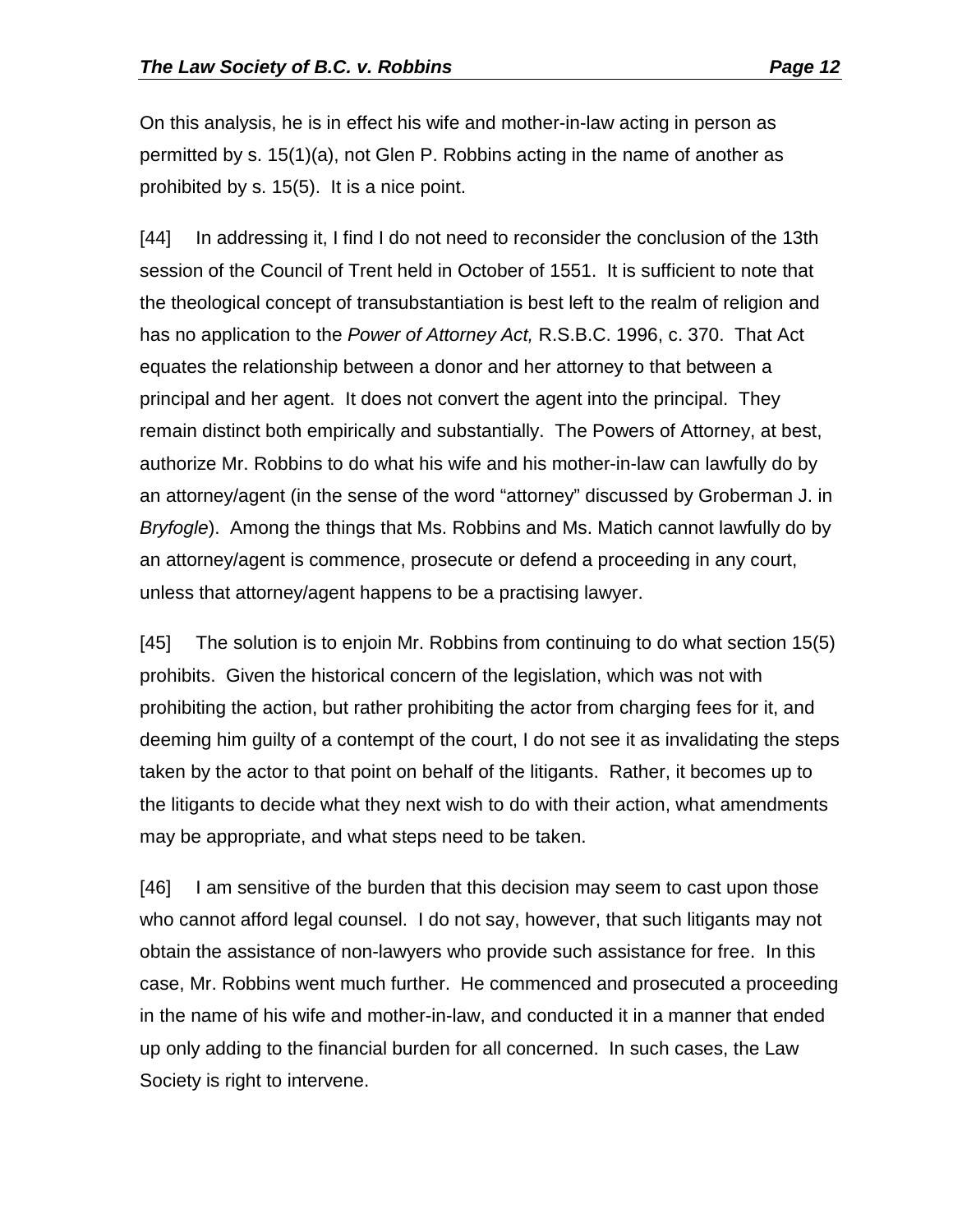[47] I should also note that if a person in the position of Mr. Robbins considers that he has a personal interest at stake in the litigation, it is always open to him to apply

under Rule 6-2(7) of the *Supreme Court Civil Rules* to be added as a party. He can then advance his position on his own behalf without transgressing section 15(5) of the Act. This is because he would fall within the exception permitted by section 15(1)(a).

## **CONCLUSION**

[48] The Law Society is entitled to the injunction it seeks. Mr. Robbins is hereby permanently prohibited and enjoined from commencing, prosecuting or defending a proceeding in any court, in his own name or in the name of another person, except as permitted by section 15(1) of the *Legal Profession Act*.

[49] The Law Society seeks its costs. In the circumstances it has submitted a draft bill of costs, and asks for a lump sum award. Mr. Robbins opposes an award of costs, relying on an "Offer to Settle" he made by letter dated September 7, 2011. In this letter, he proposes the following resolution to the Law Society's petition:

Glen P. Robbins will not represent himself as a lawyer or legal representative or employ other words of similar description unless or until such time he has become a member of the Law Society of British Columbia, or unless he is lawmaker or holds a position such as Attorney General of British Columbia or is a Lay Bencher of the Law Society of British Columbia -- in which case he will describe himself as such "lawmaker", "Attorney General of British Columbia" or "Lay Bencher of the Law Society of British Columbia".

Glen P. Robbins will never appear as counsel or advocate with the expectation of a fee, gain or reward, direct or indirect, from the persons for whom the acts are performed, except in those circumstances where the person for whom the acts are provided has provided Glen P. Robbins with a Power of Attorney pursuant to the prevailing provincial statute or unless or until he becomes a member of The Law Society of British Columbia.

[50] The reference to lay benchers arises from Mr. Robbins' misapprehension that because lay benchers participate in quasi-judicial proceedings as members of disciplinary panels of the Law Society, it follows that he, as a lay representative, ought to be permitted to participate in judicial proceedings. He fails to understand that lay benchers are specifically authorized by statute to act as they do within the